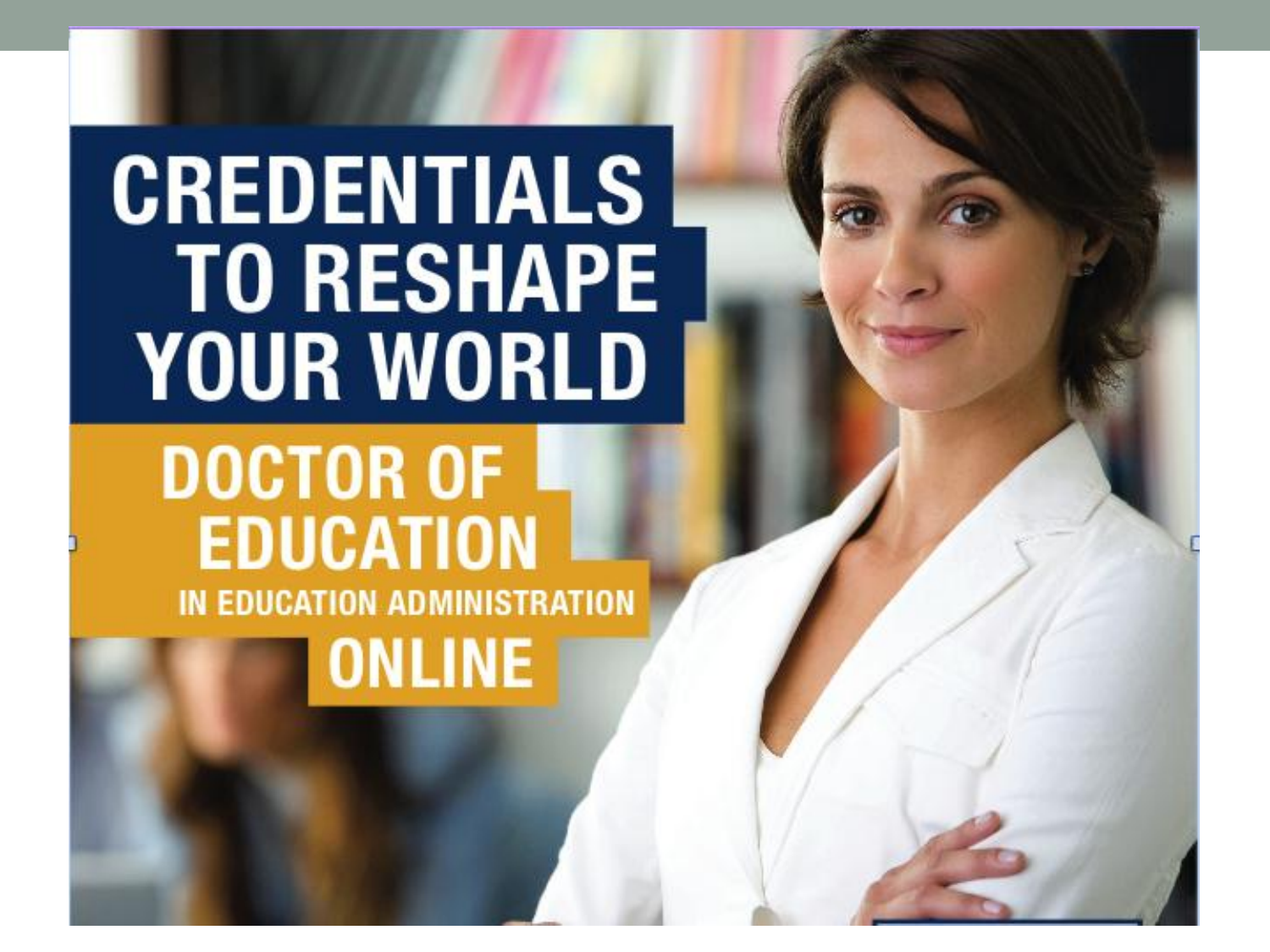#### Doctor of Education

The Doctor of Education degree in Educational Administration is designed for a *K-12 public school administration* emphasis. The department encourages applications from candidates with *strong* academic achievement and scholarship ability, leadership abilities, and commitment to education.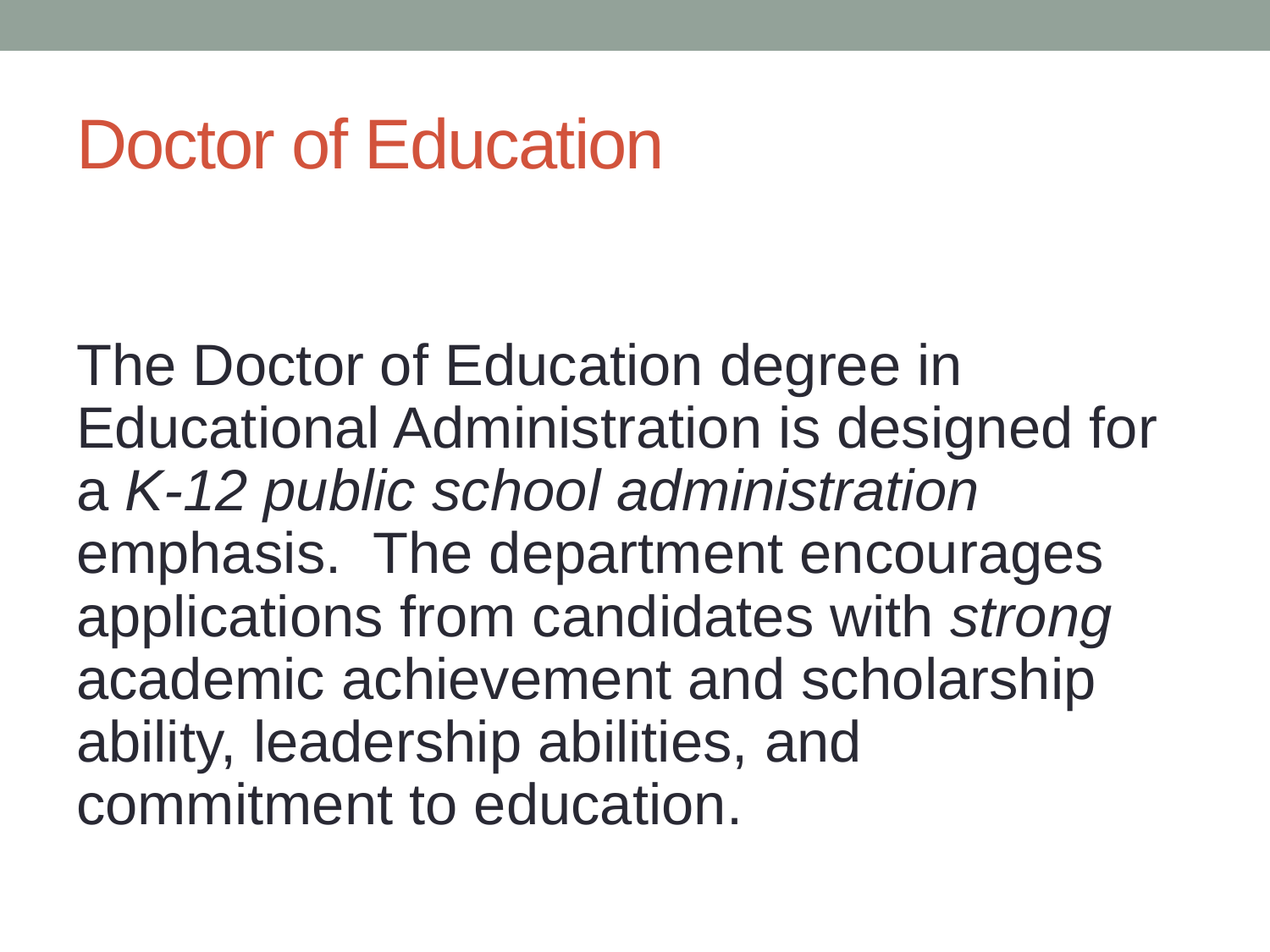## Purpose of the Doctoral Program

- To educate a person who has developed breadth of vision, a capacity for interpretation, and the ability to carry out critical investigation.
- To help acquire new concepts, promote a zeal for adding to the sum of human knowledge, and develop the ability to conduct original research and to think clearly and independently.
- To develop the professional competencies necessary for applying knowledge in the essential areas of human and public interest.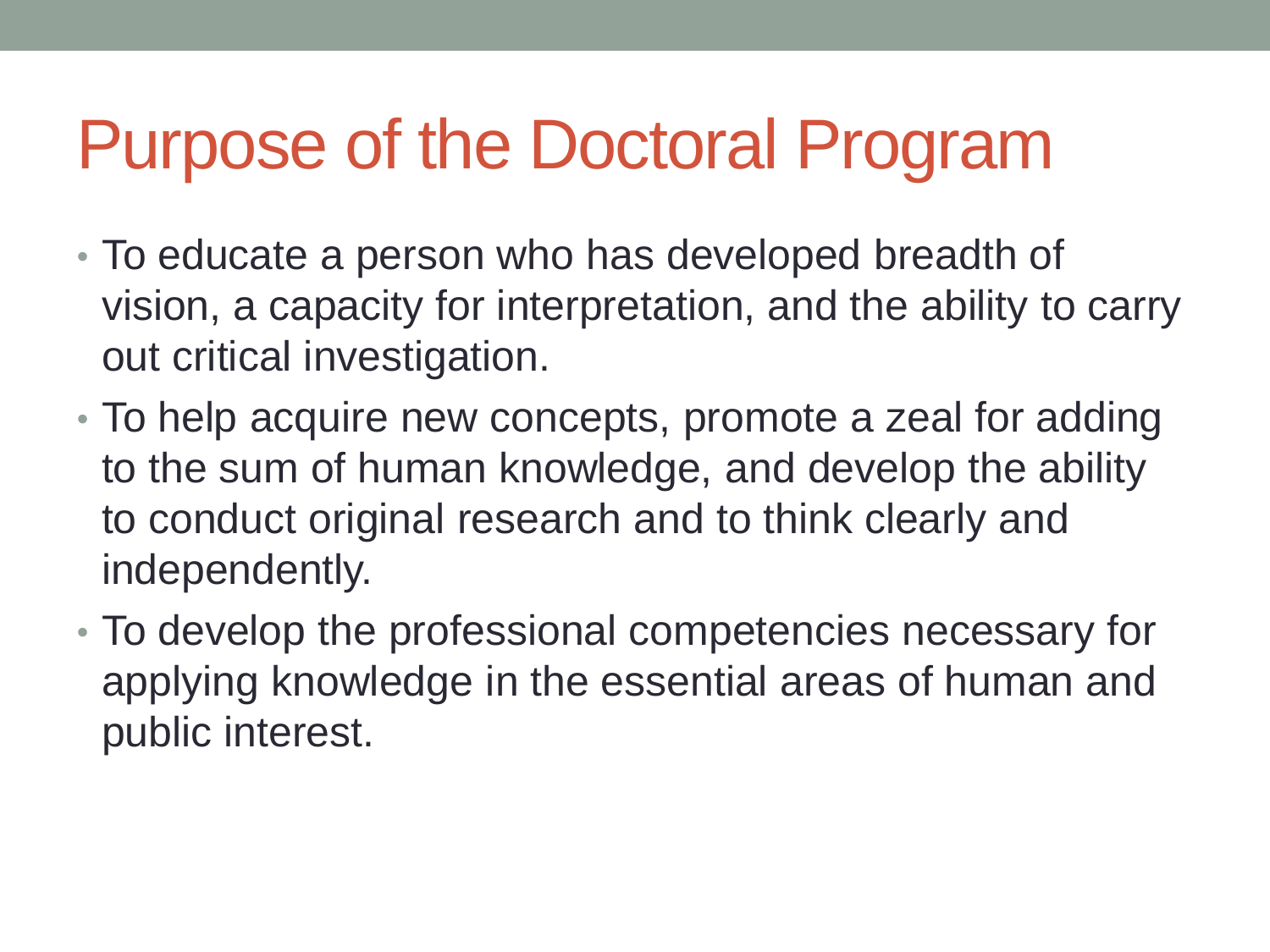# OUR MISSION

•The Department of Educational Leadership at Texas A&M University-Commerce prepares graduates for teaching, service, and leadership roles in a variety of educational, business, government, and industry contexts.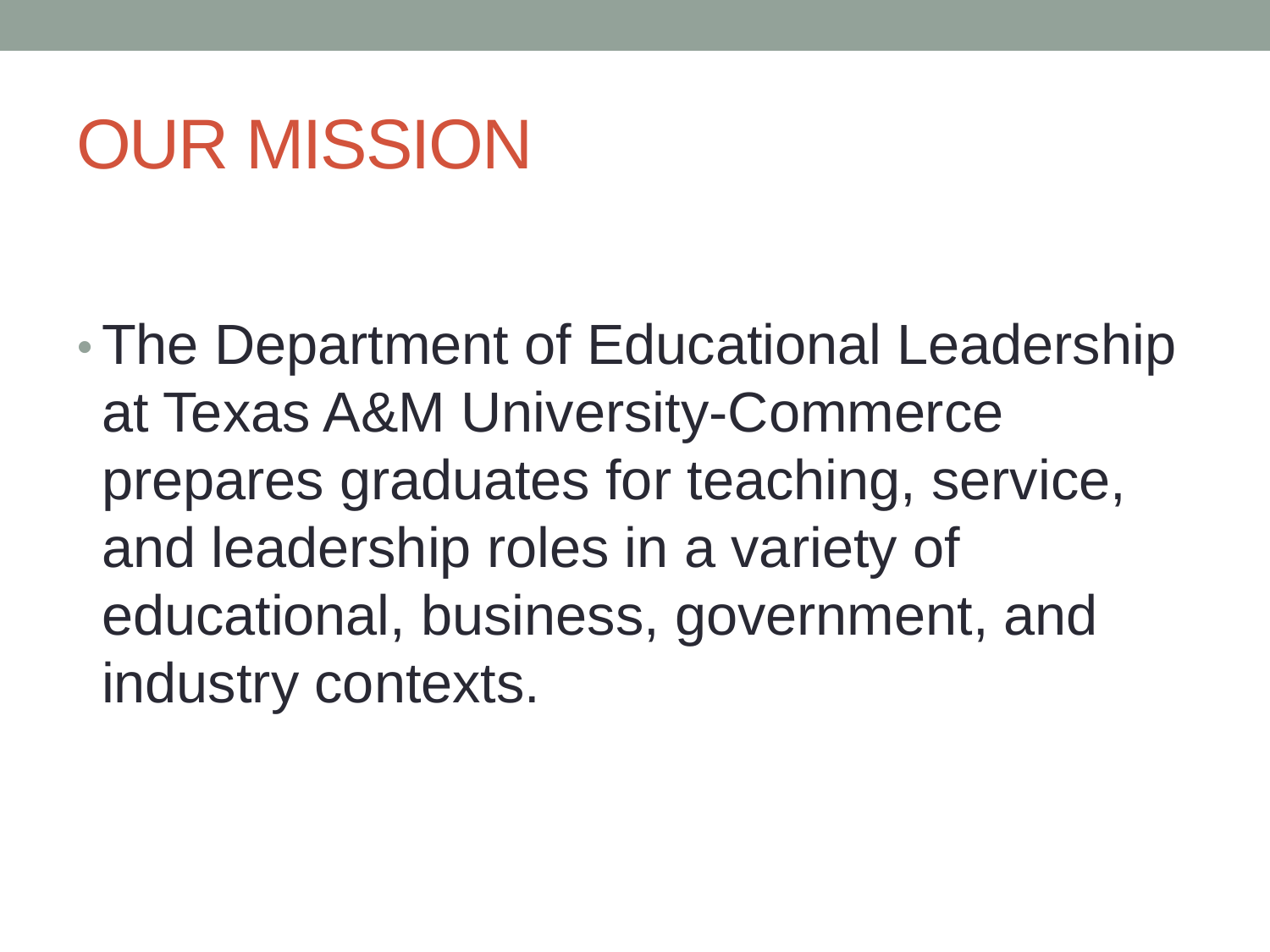# OUR VISION

• *The Department of Educational Leadership at Texas A&M University-Commerce envisions exemplary programs that challenge highlyqualified students to excel in their respective disciplines and careers through engagement in a rigorous and transformative learning environment linking theory to practice while expanding the knowledge base of the learner, the profession and the respective academic discipline.*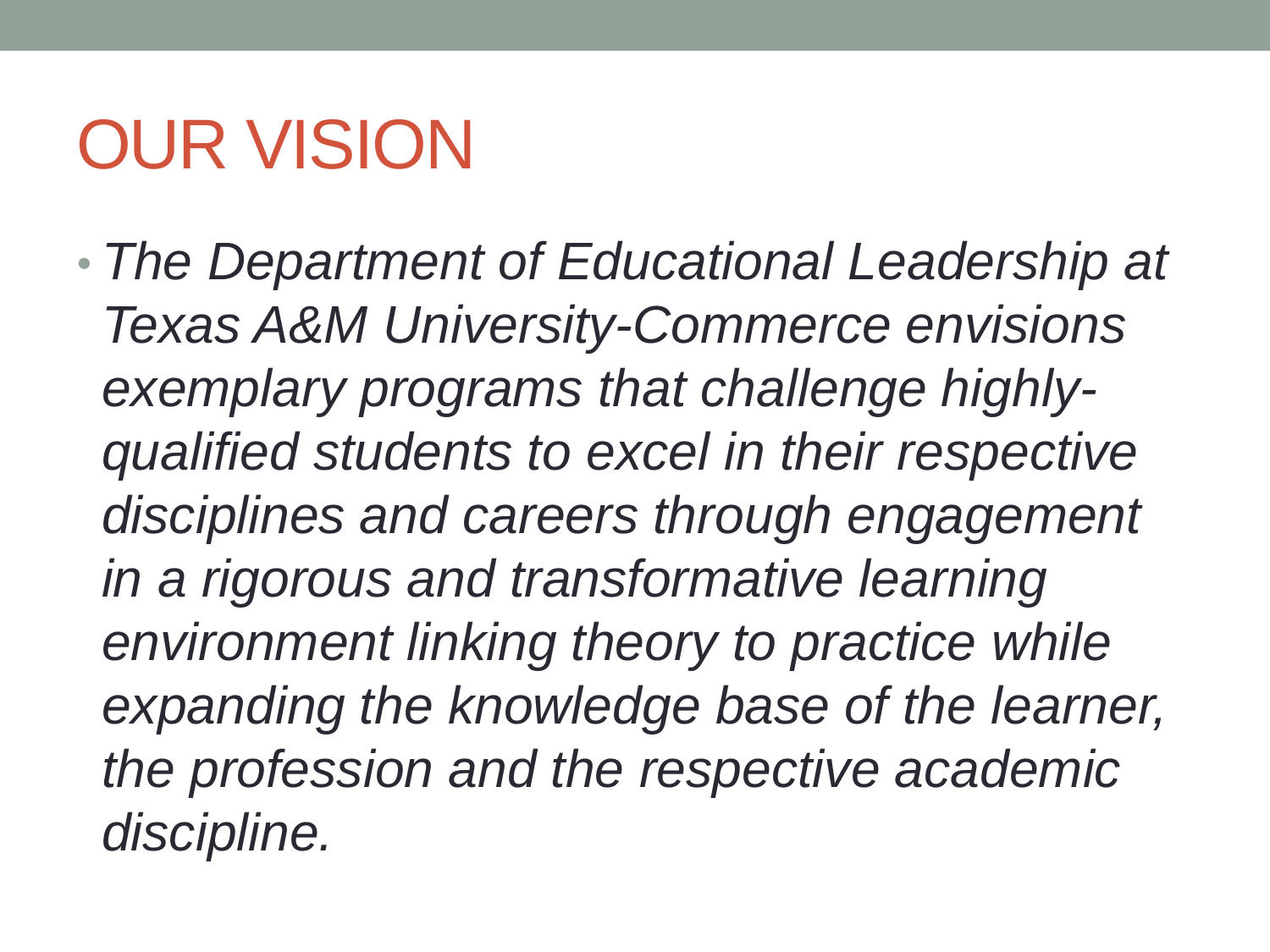#### Texas A&M-Commerce

- Texas A&M University-Commerce has the highest graduation rate among Texas public institutions for doctoral programs. The Department of Educational Leadership ranks at the top in Texas in the preparation of K-12 principals and second in the preparation of K-12 superintendents.
- We have designed a 60 credit hour online doctorate providing milestones for success in earning your Ed.D. Writing courses are planned near the beginning of the degree program to provide the earliest assistance for your dissertation.
- Faculty utilize a variety of innovative teaching processes and provide academic support to ensure you reach your goals. Coursework includes administration, governance, organizational behavior, research methods and more.
- COEHS Office of Research is available to provide support for Statistics and Writing.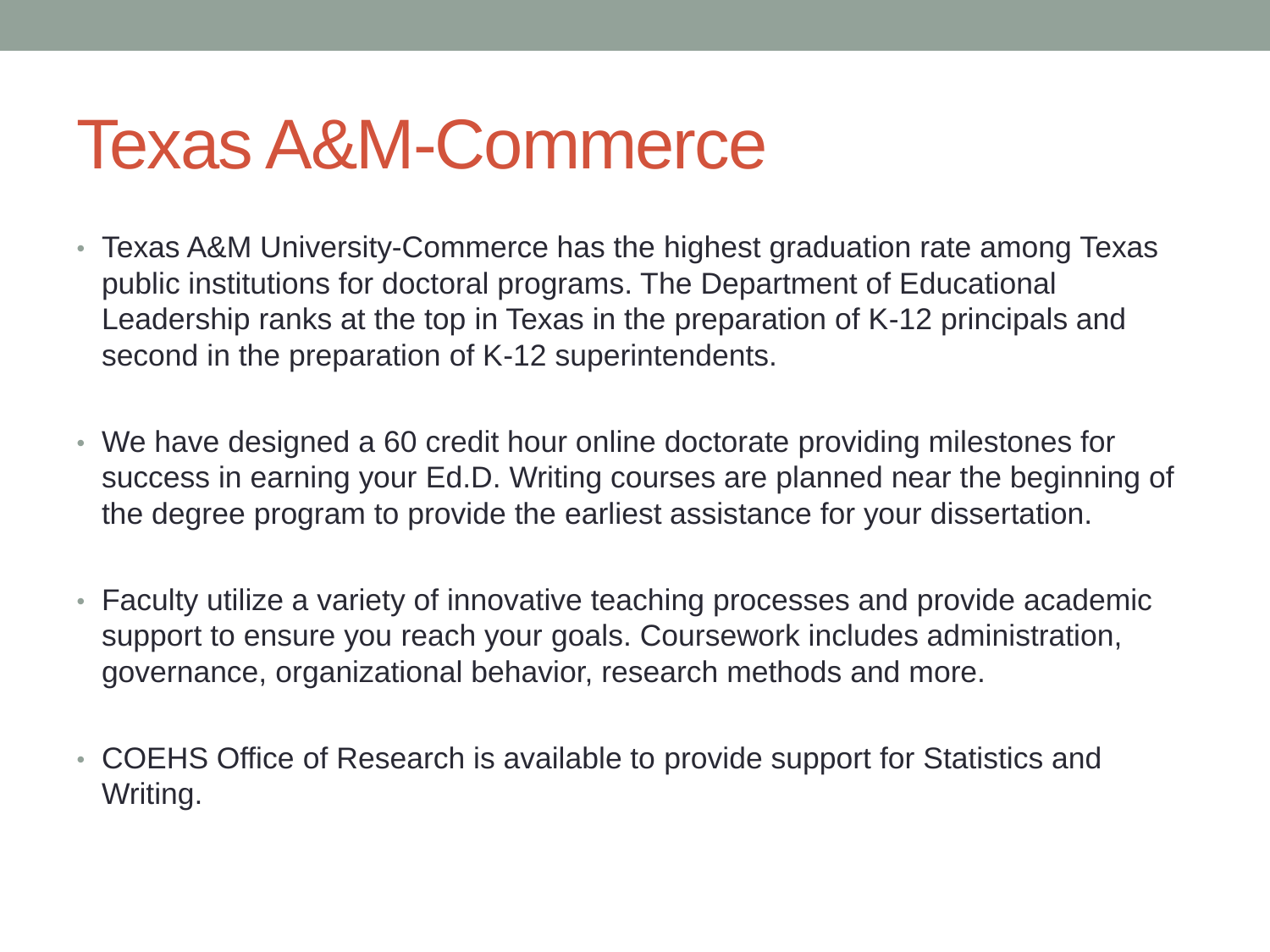#### Acceptance

- Students desiring acceptance into a doctoral program must meet the general requirements for admission to Graduate Studies, have a 3.40 GPA for master's degree work and meet all departmental requirements, such as GRE score, letters of recommendation, administrative experience, etc.
- The department accepts two cohorts of doctoral students each year. Acceptance to the program is competitive.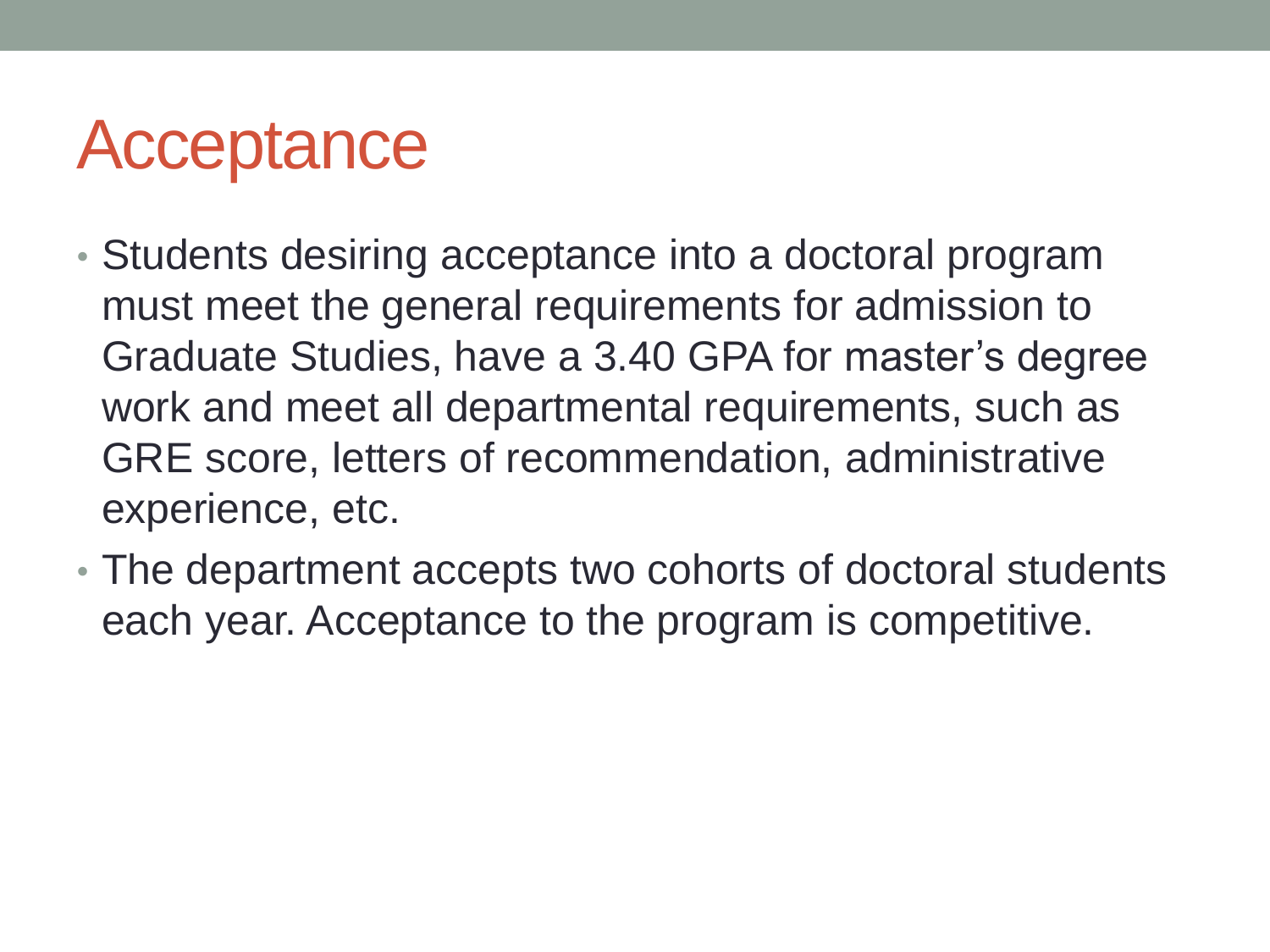# Application Process

• Admission to the doctoral program in Educational Administration is a three-step process. The process is competitive. In any given year, the department receives more applications from qualified students than can be accepted. Consequently, application materials should be carefully prepared so as to present the student in the most positive light.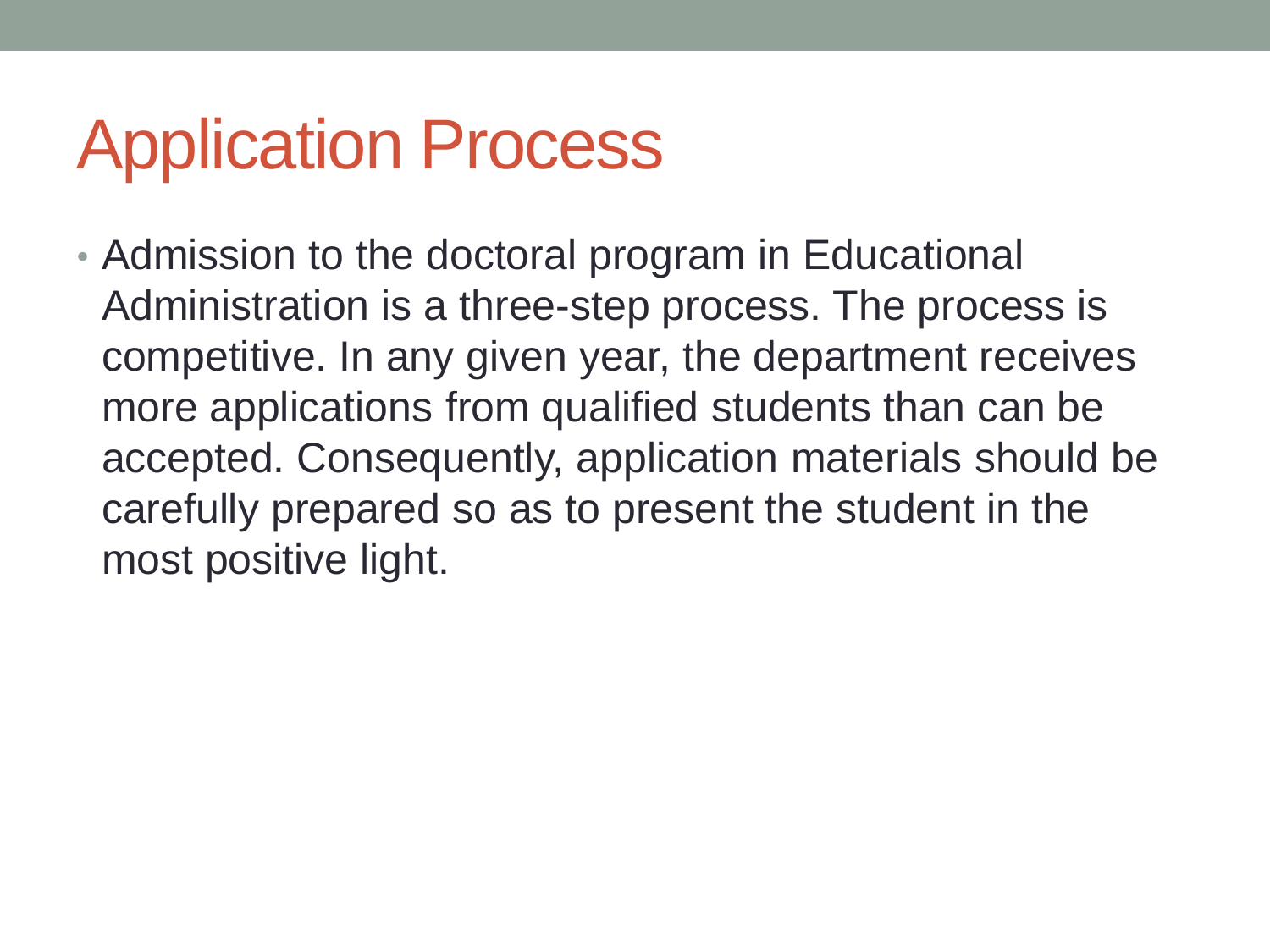# Three Steps

•

• Step 1. First, you must apply to and be accepted by the A&M-Commerce Graduate School. The general requirements for admission to the Graduate School are found in the graduate catalog and on the Graduate School's web site.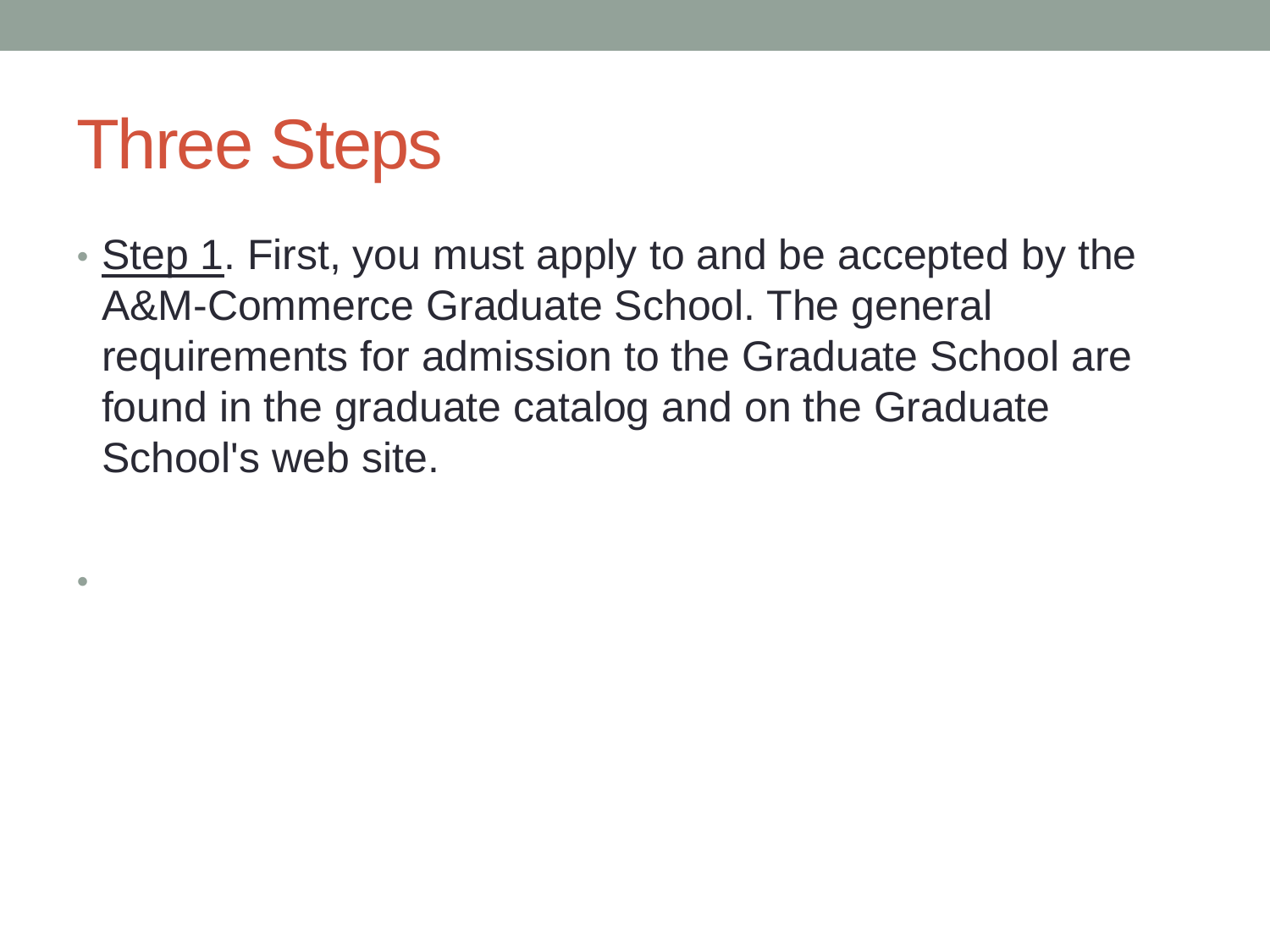# Three Steps

• Step 2. We require that you complete an application to the program. The admissions process includes review of your credentials submitted to the Graduate School through a doctoral committee review in the Department of Educational Leadership.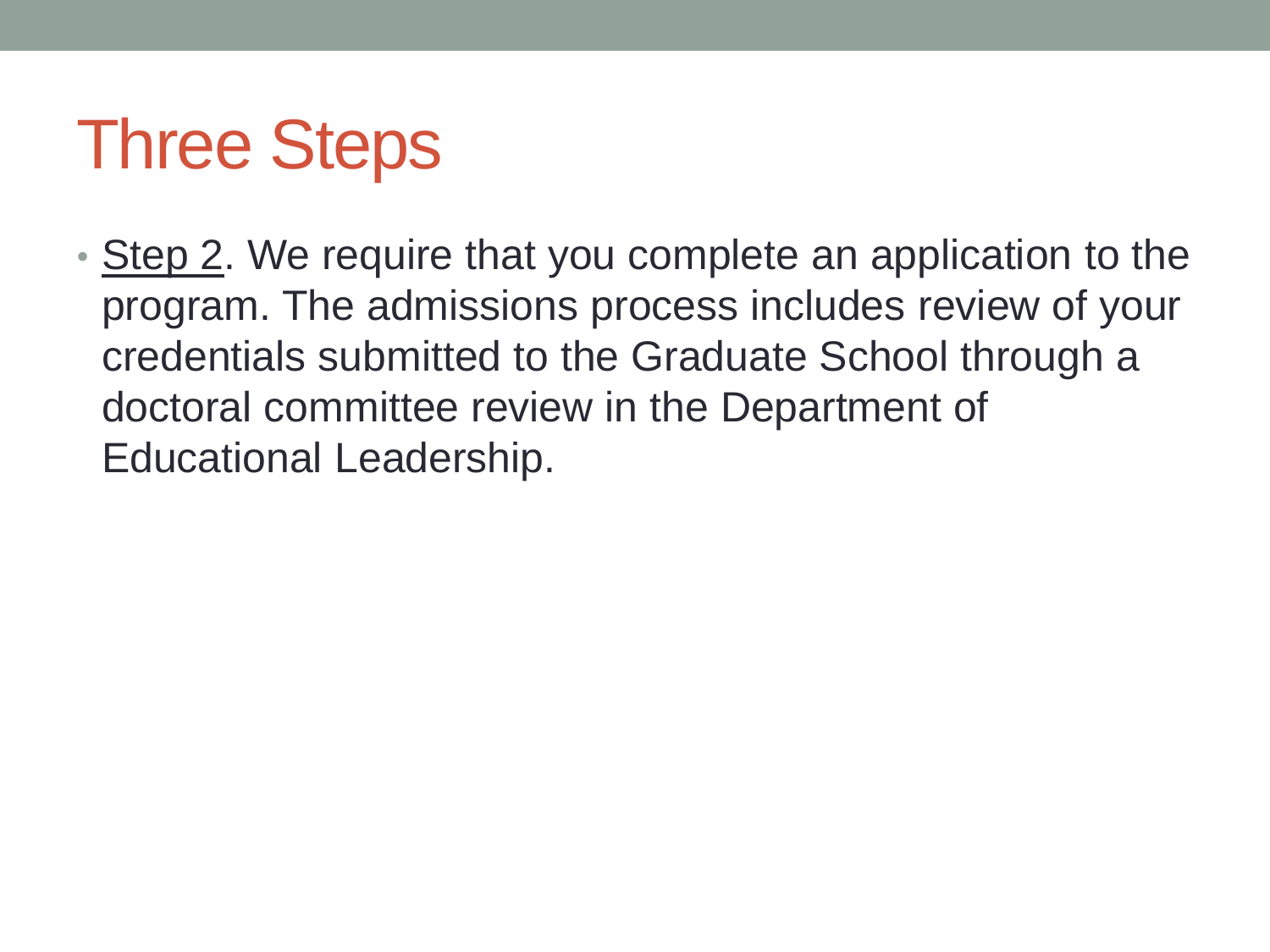# Three Steps

• Step 3. An interview and questionnaire may be required for students who **successfully** complete the first two steps of the admissions process. The writing sample will be reviewed for content depth, grammar, syntax, and general writing style.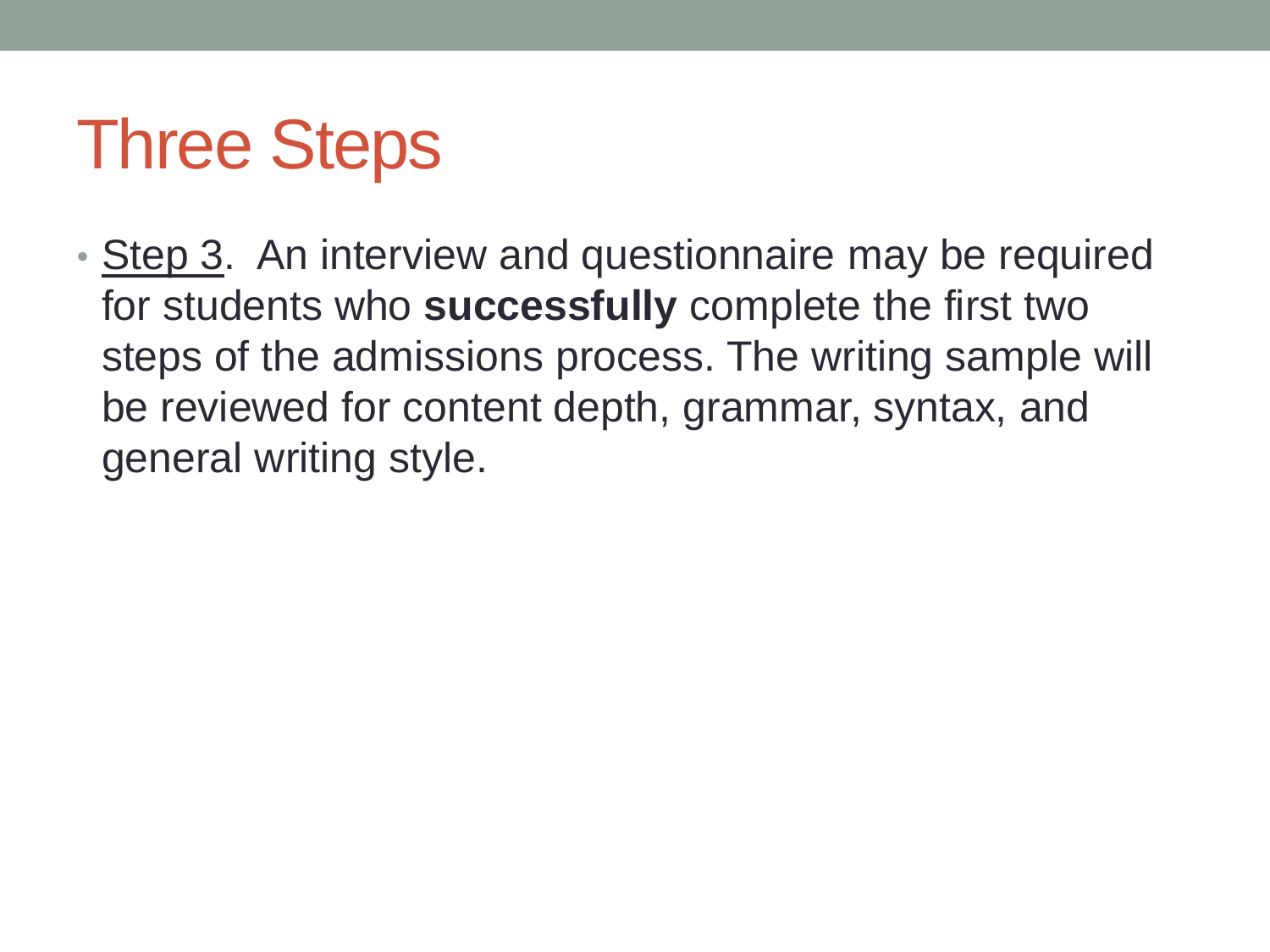# Cohort Groups

• Students admitted to the doctoral program begin with classes as a cohort group in the semester following admission and are required to progress as a cohort group through a sequence of doctoral-only core courses and research tools courses. The cohort program is designed to provide students with the opportunity to move through the program in a logical and sequential manner with a group of colleagues pursuing similar professional goals.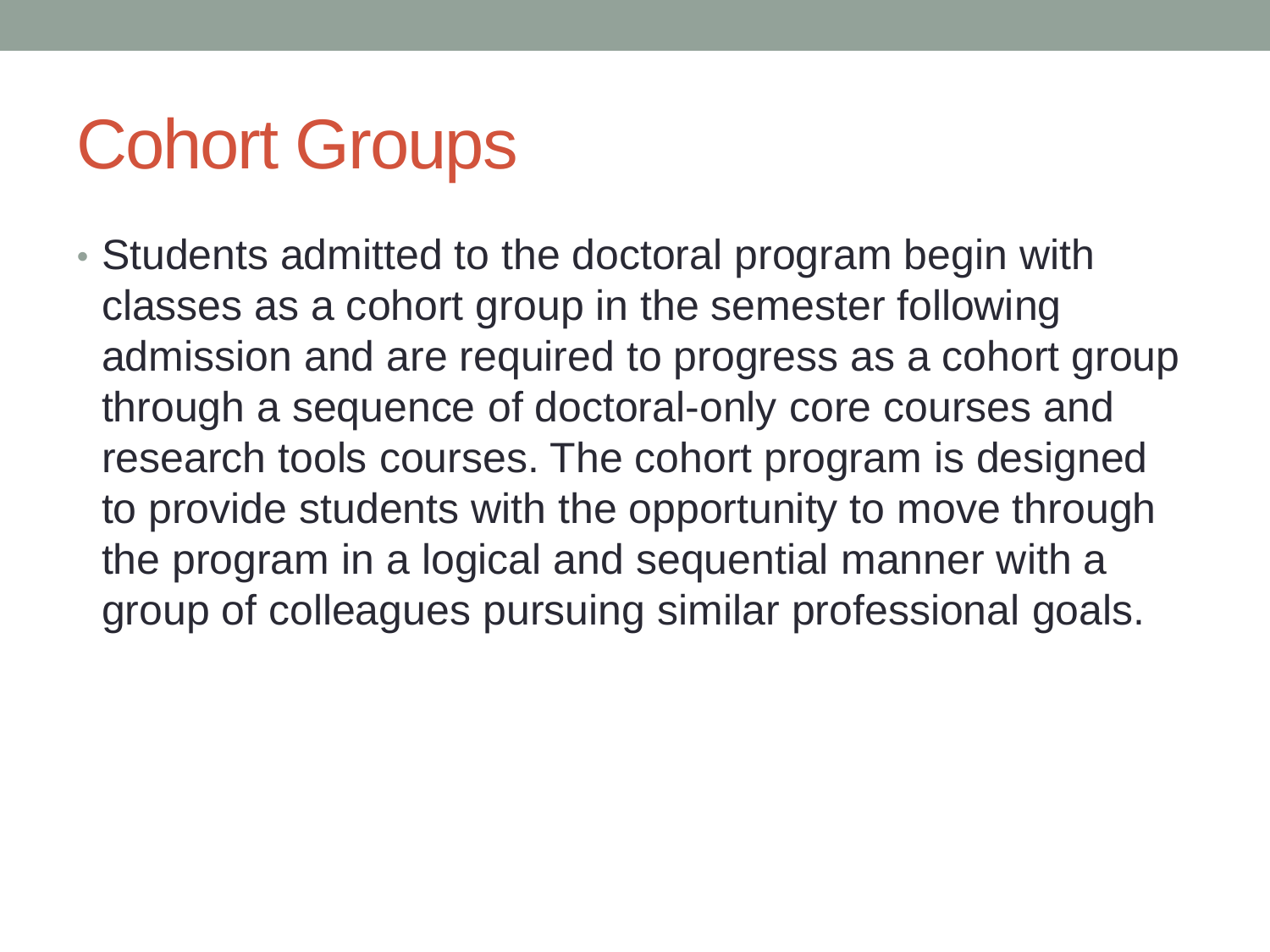#### Superintendent Courses?

• Doctoral students may also take Superintendent Certification Courses in the course of study and earn their certification while completing the doctoral degree.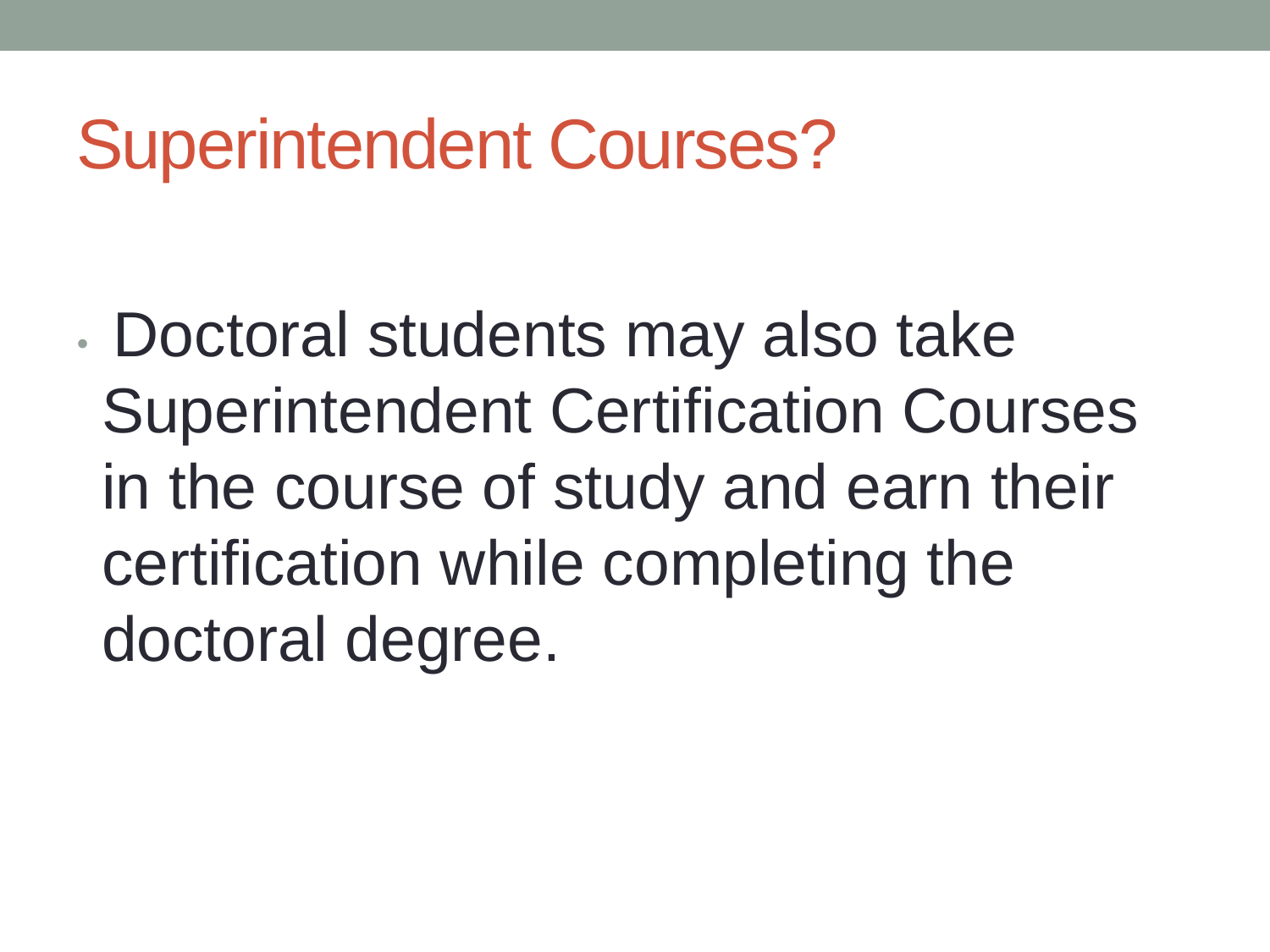# Time Limitation for Degree

• All degree requirements beyond the master's must be completed within ten calendar years from the date of admission to the doctoral program. No coursework beyond the master's degree that is over ten years old at the time the doctoral degree is conferred can be used toward the doctoral degree. When this occurs the student must replace old coursework with additional courses.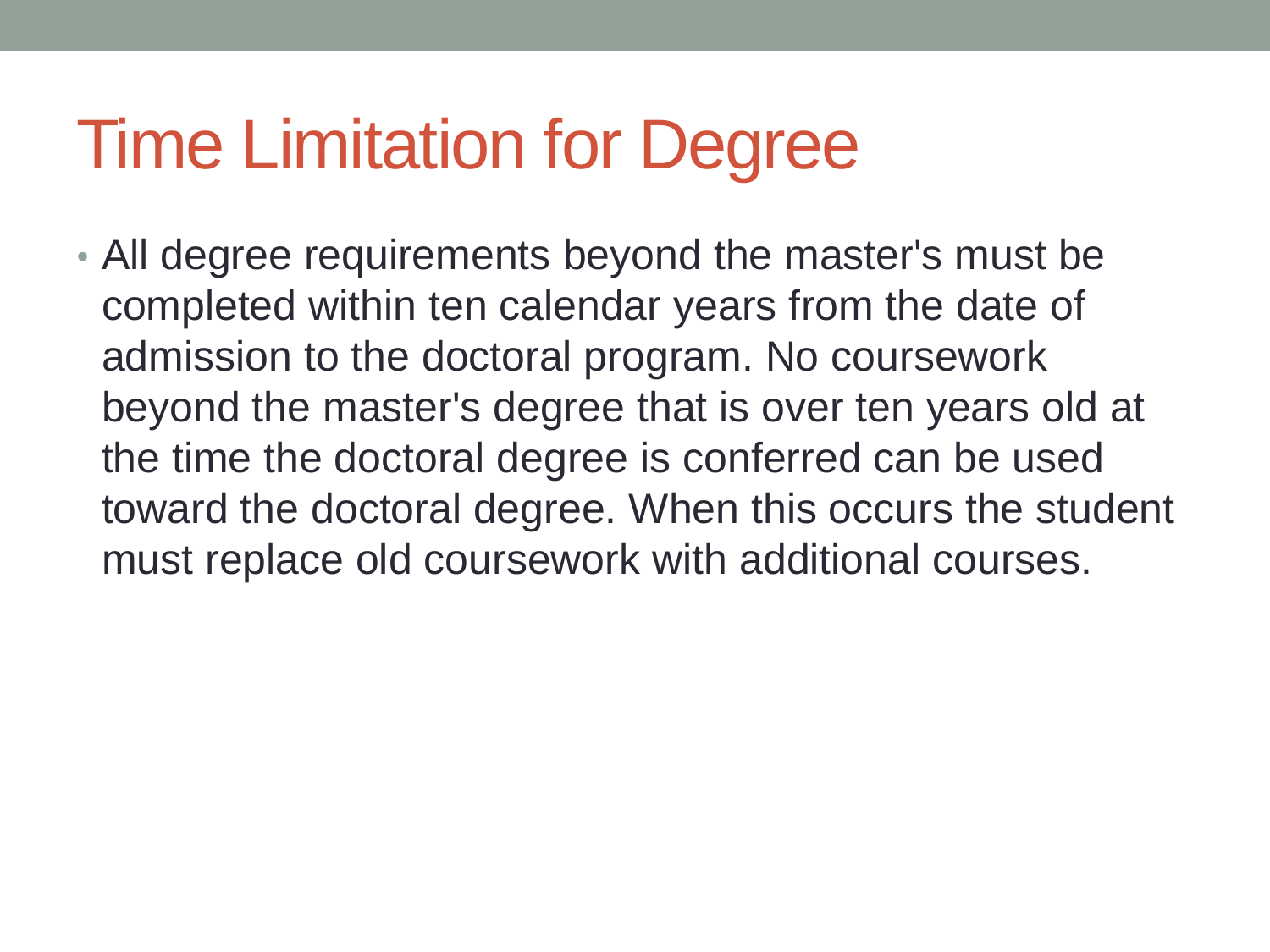#### Cost

- About \$350 per Credit Hour
- Around \$25,000 depending upon your coursework
- TAMUC ranks No. 18 among "Online Colleges in Texas That Win on Affordability," (AffordableCollegesOnline.org)
- TAMUC ranks #1 in the North Texas Area in value
- Financial Aid and Scholarship opportunities are available.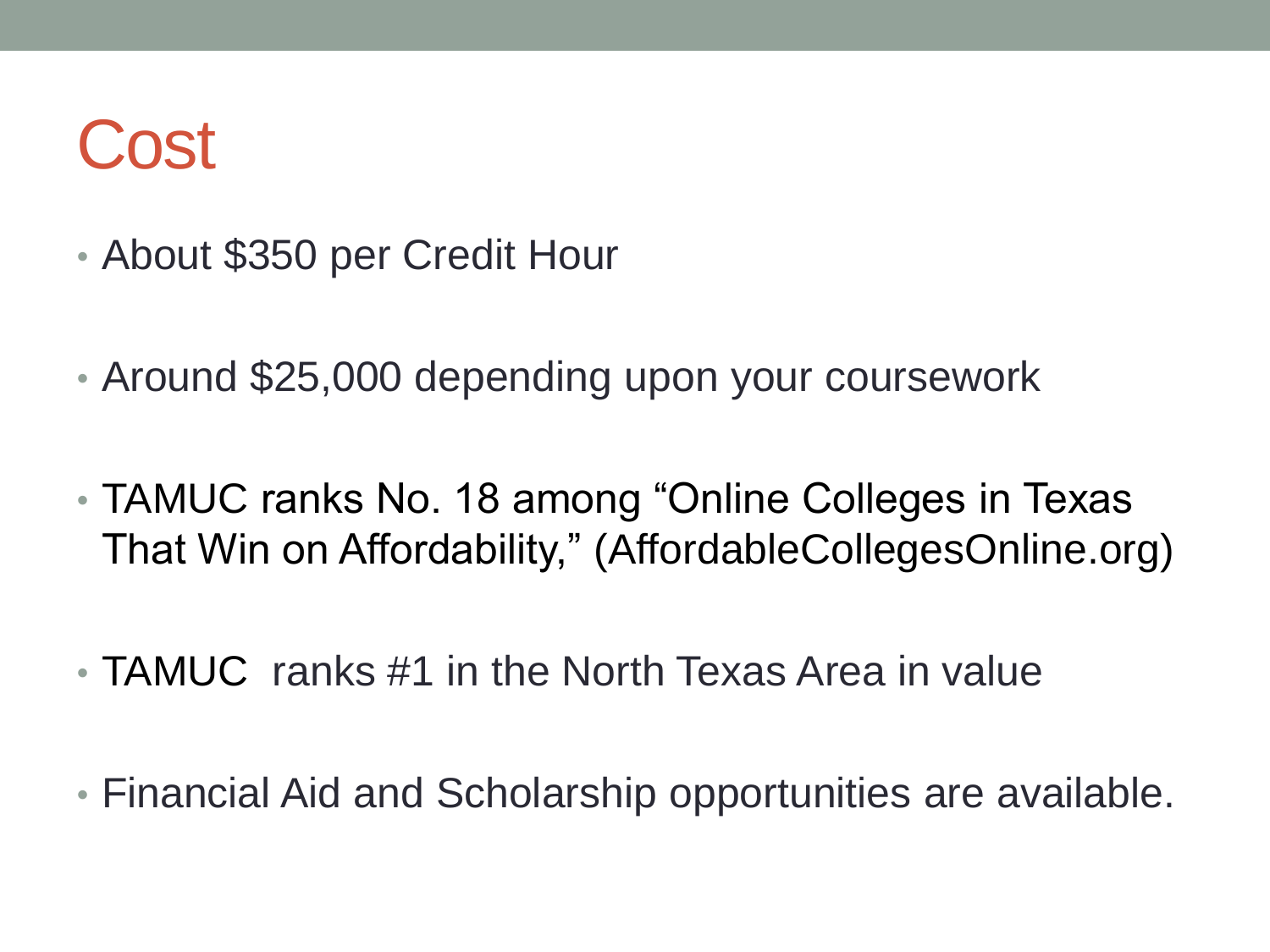#### Rewards

- Professional Opportunities
- Job Options
- Potential for Higher Pay
- Accomplishment and Self-Satisfaction